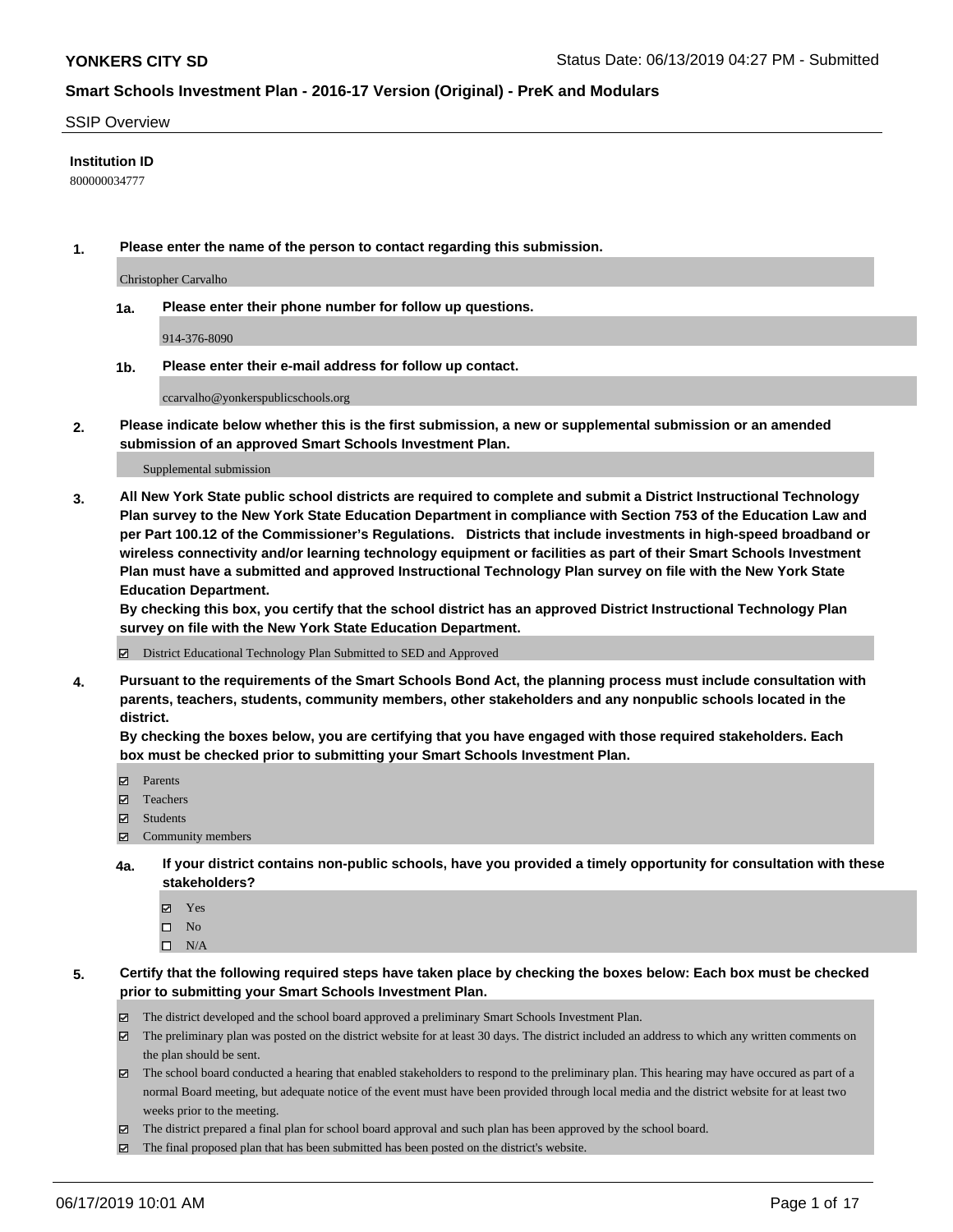SSIP Overview

**5a. Please upload the proposed Smart Schools Investment Plan (SSIP) that was posted on the district's website, along with any supporting materials. Note that this should be different than your recently submitted Educational Technology Survey. The Final SSIP, as approved by the School Board, should also be posted on the website and remain there during the course of the projects contained therein.**

Smart-Schools-Investment-PreK-School30.pdf ATT A PreK Size Ltr 6-4-18.pdf Smart Schools Investment Plan PreK Gibran - Final REVISED - 2019.pdf

**5b. Enter the webpage address where the final Smart Schools Investment Plan is posted. The Plan should remain posted for the life of the included projects.**

https://www.yonkerspublicschools.org/Page/23695

**6. Please enter an estimate of the total number of students and staff that will benefit from this Smart Schools Investment Plan based on the cumulative projects submitted to date.**

3,000

**7. An LEA/School District may partner with one or more other LEA/School Districts to form a consortium to pool Smart Schools Bond Act funds for a project that meets all other Smart School Bond Act requirements. Each school district participating in the consortium will need to file an approved Smart Schools Investment Plan for the project and submit a signed Memorandum of Understanding that sets forth the details of the consortium including the roles of each respective district.**

 $\Box$  The district plans to participate in a consortium to partner with other school district(s) to implement a Smart Schools project.

**8. Please enter the name and 6-digit SED Code for each LEA/School District participating in the Consortium.**

| <b>Partner LEA/District</b> | <b>ISED BEDS Code</b> |
|-----------------------------|-----------------------|
| (No Response)               | (No Response)         |

**9. Please upload a signed Memorandum of Understanding with all of the participating Consortium partners.**

(No Response)

**10. Your district's Smart Schools Bond Act Allocation is:**

\$23,965,851

**11. Enter the budget sub-allocations by category that you are submitting for approval at this time. If you are not budgeting SSBA funds for a category, please enter 0 (zero.) If the value entered is \$0, you will not be required to complete that survey question.**

|                                       | Sub-<br>Allocations |
|---------------------------------------|---------------------|
| School Connectivity                   | $\mathbf 0$         |
| Connectivity Projects for Communities | $\overline{0}$      |
| <b>Classroom Technology</b>           | $\overline{0}$      |
| Pre-Kindergarten Classrooms           | 6,000,000           |
| Replace Transportable Classrooms      | 4,200,000           |
| High-Tech Security Features           | $\overline{0}$      |
| Totals:                               | 10,200,000          |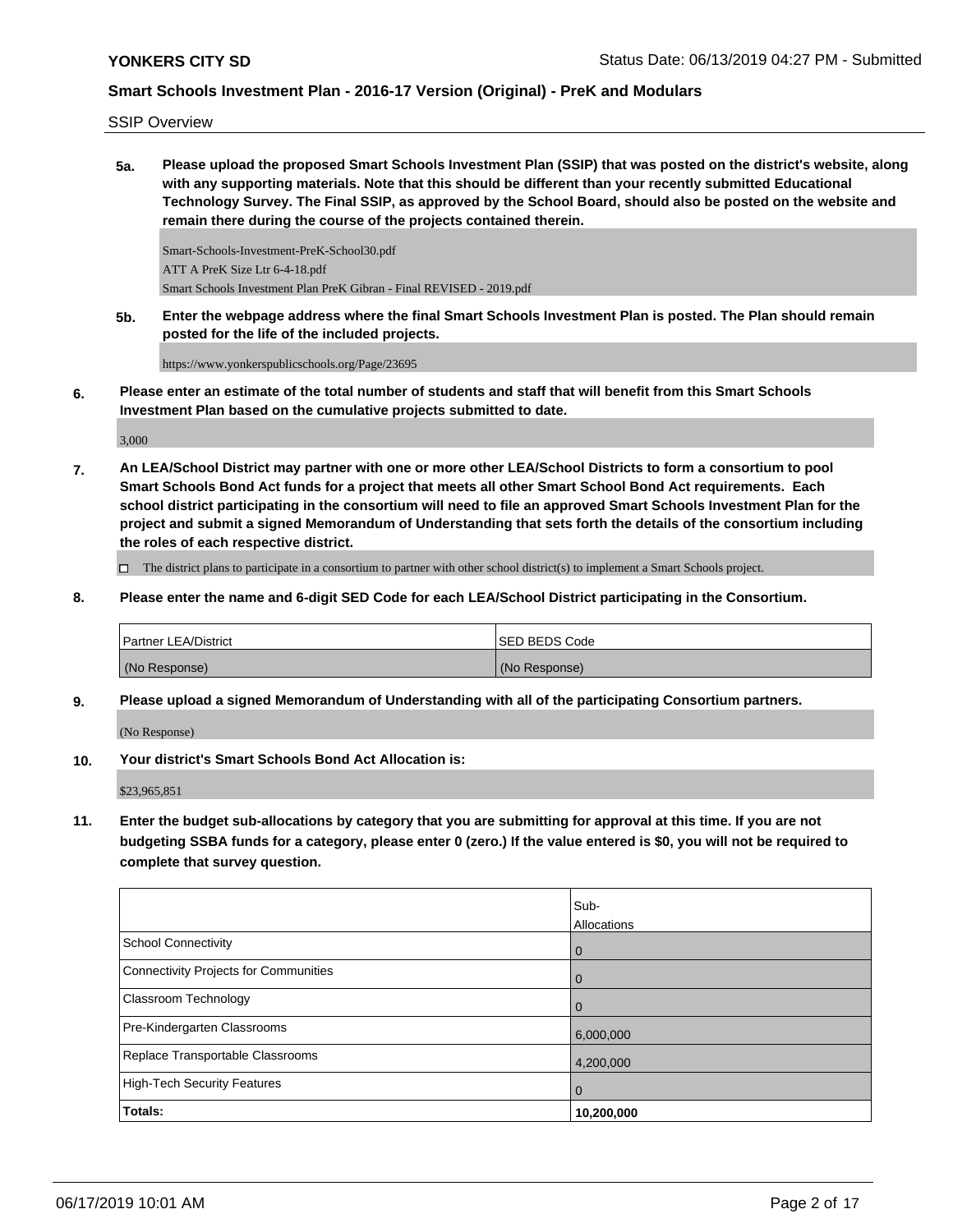School Connectivity

- **1. In order for students and faculty to receive the maximum benefit from the technology made available under the Smart Schools Bond Act, their school buildings must possess sufficient connectivity infrastructure to ensure that devices can be used during the school day. Smart Schools Investment Plans must demonstrate that:**
	- **• sufficient infrastructure that meets the Federal Communications Commission's 100 Mbps per 1,000 students standard currently exists in the buildings where new devices will be deployed, or**
	- **• is a planned use of a portion of Smart Schools Bond Act funds, or**
	- **• is under development through another funding source.**

**Smart Schools Bond Act funds used for technology infrastructure or classroom technology investments must increase the number of school buildings that meet or exceed the minimum speed standard of 100 Mbps per 1,000 students and staff within 12 months. This standard may be met on either a contracted 24/7 firm service or a "burstable" capability. If the standard is met under the burstable criteria, it must be:**

**1. Specifically codified in a service contract with a provider, and**

**2. Guaranteed to be available to all students and devices as needed, particularly during periods of high demand, such as computer-based testing (CBT) periods.**

**Please describe how your district already meets or is planning to meet this standard within 12 months of plan submission.**

(No Response)

**1a. If a district believes that it will be impossible to meet this standard within 12 months, it may apply for a waiver of this requirement, as described on the Smart Schools website. The waiver must be filed and approved by SED prior to submitting this survey.**

 $\Box$  By checking this box, you are certifying that the school district has an approved waiver of this requirement on file with the New York State Education Department.

### **2. Connectivity Speed Calculator (Required)**

|                         | Number of<br>Students | Multiply by<br>100 Kbps | Divide by 1000 Current Speed<br>to Convert to<br>Required<br>Speed in Mb | lin Mb             | Expected<br>Speed to be<br>Attained Within   Required<br>12 Months | <b>Expected Date</b><br><b>When</b><br>Speed Will be<br>Met |
|-------------------------|-----------------------|-------------------------|--------------------------------------------------------------------------|--------------------|--------------------------------------------------------------------|-------------------------------------------------------------|
| <b>Calculated Speed</b> | (No<br>Response)      | (No Response)           | l (No<br>Response)                                                       | l (No<br>Response) | (No<br>Response)                                                   | (No<br>Response)                                            |

**3. Describe how you intend to use Smart Schools Bond Act funds for high-speed broadband and/or wireless connectivity projects in school buildings.**

(No Response)

**4. Describe the linkage between the district's District Instructional Technology Plan and the proposed projects. (There should be a link between your response to this question and your response to Question 1 in Part E. Curriculum and Instruction "What are the district's plans to use digital connectivity and technology to improve teaching and learning?)**

(No Response)

**5. If the district wishes to have students and staff access the Internet from wireless devices within the school building, or in close proximity to it, it must first ensure that it has a robust Wi-Fi network in place that has sufficient bandwidth to meet user demand.**

**Please describe how you have quantified this demand and how you plan to meet this demand.**

(No Response)

**6. As indicated on Page 5 of the guidance, the Office of Facilities Planning will have to conduct a preliminary review**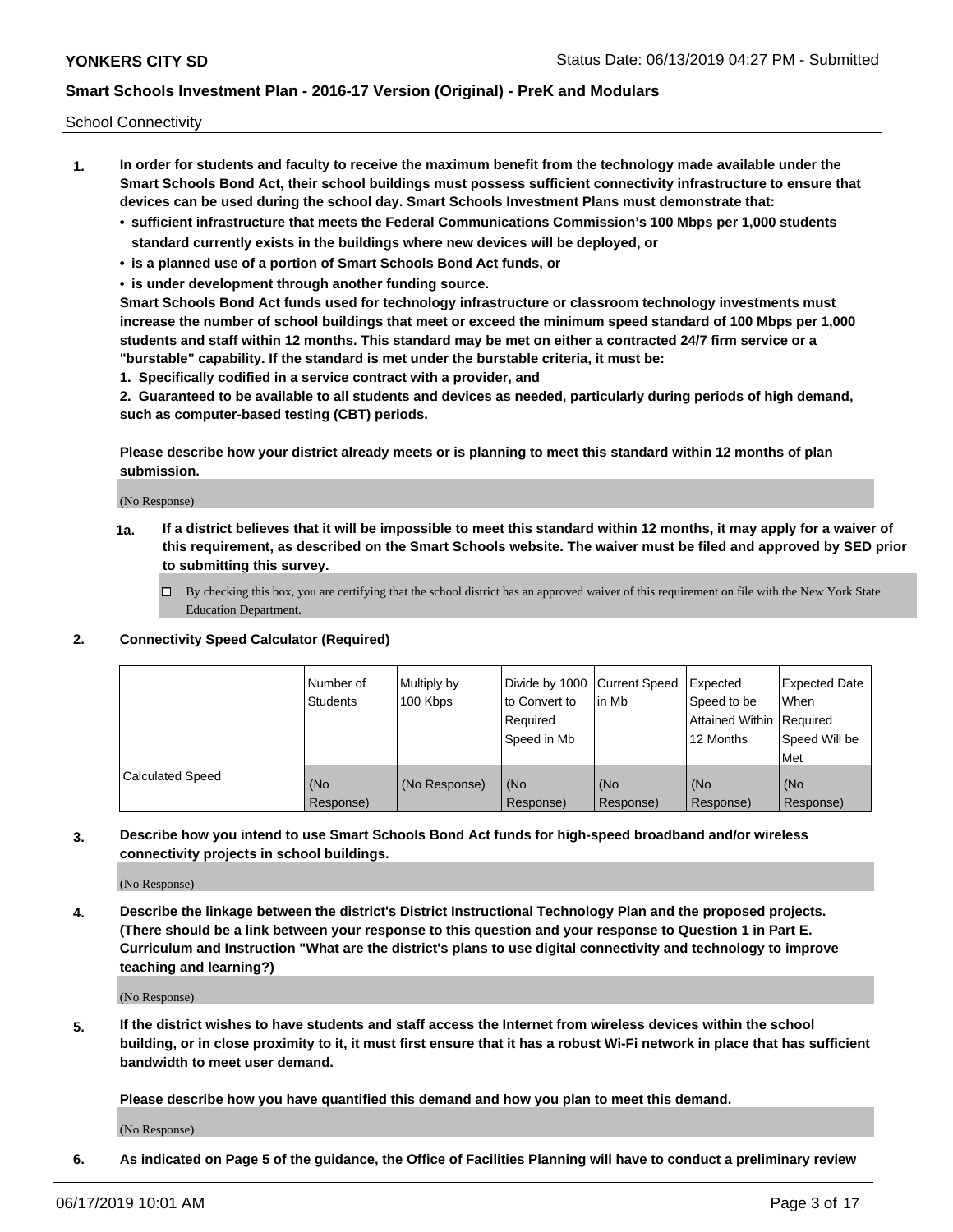School Connectivity

**of all capital projects, including connectivity projects.**

**Please indicate on a separate row each project number given to you by the Office of Facilities Planning.**

| Project Number |  |
|----------------|--|
|                |  |
| (No Response)  |  |
|                |  |

**7. Certain high-tech security and connectivity infrastructure projects may be eligible for an expedited review process as determined by the Office of Facilities Planning.**

**Was your project deemed eligible for streamlined review?**

(No Response)

**8. Include the name and license number of the architect or engineer of record.**

| Name          | License Number |
|---------------|----------------|
| (No Response) | (No Response)  |

**9. If you are submitting an allocation for School Connectivity complete this table. Note that the calculated Total at the bottom of the table must equal the Total allocation for this category that you entered in the SSIP Overview overall budget.** 

|                                            | Sub-          |
|--------------------------------------------|---------------|
|                                            | Allocation    |
| Network/Access Costs                       | (No Response) |
| <b>Outside Plant Costs</b>                 | (No Response) |
| School Internal Connections and Components | (No Response) |
| <b>Professional Services</b>               | (No Response) |
| Testing                                    | (No Response) |
| <b>Other Upfront Costs</b>                 | (No Response) |
| <b>Other Costs</b>                         | (No Response) |
| Totals:                                    | 0             |

**10. Please detail the type, quantity, per unit cost and total cost of the eligible items under each sub-category. This is especially important for any expenditures listed under the "Other" category. All expenditures must be eligible for tax-exempt financing to be reimbursed through the SSBA. Sufficient detail must be provided so that we can verify this is the case. If you have any questions, please contact us directly through smartschools@nysed.gov. NOTE: Wireless Access Points should be included in this category, not under Classroom Educational Technology, except those that will be loaned/purchased for nonpublic schools.**

| Select the allowable expenditure | Item to be purchased | Quantity      | Cost per Item | <b>Total Cost</b> |
|----------------------------------|----------------------|---------------|---------------|-------------------|
| type.                            |                      |               |               |                   |
| Repeat to add another item under |                      |               |               |                   |
| each type.                       |                      |               |               |                   |
| (No Response)                    | (No Response)        | (No Response) | (No Response) | (No Response)     |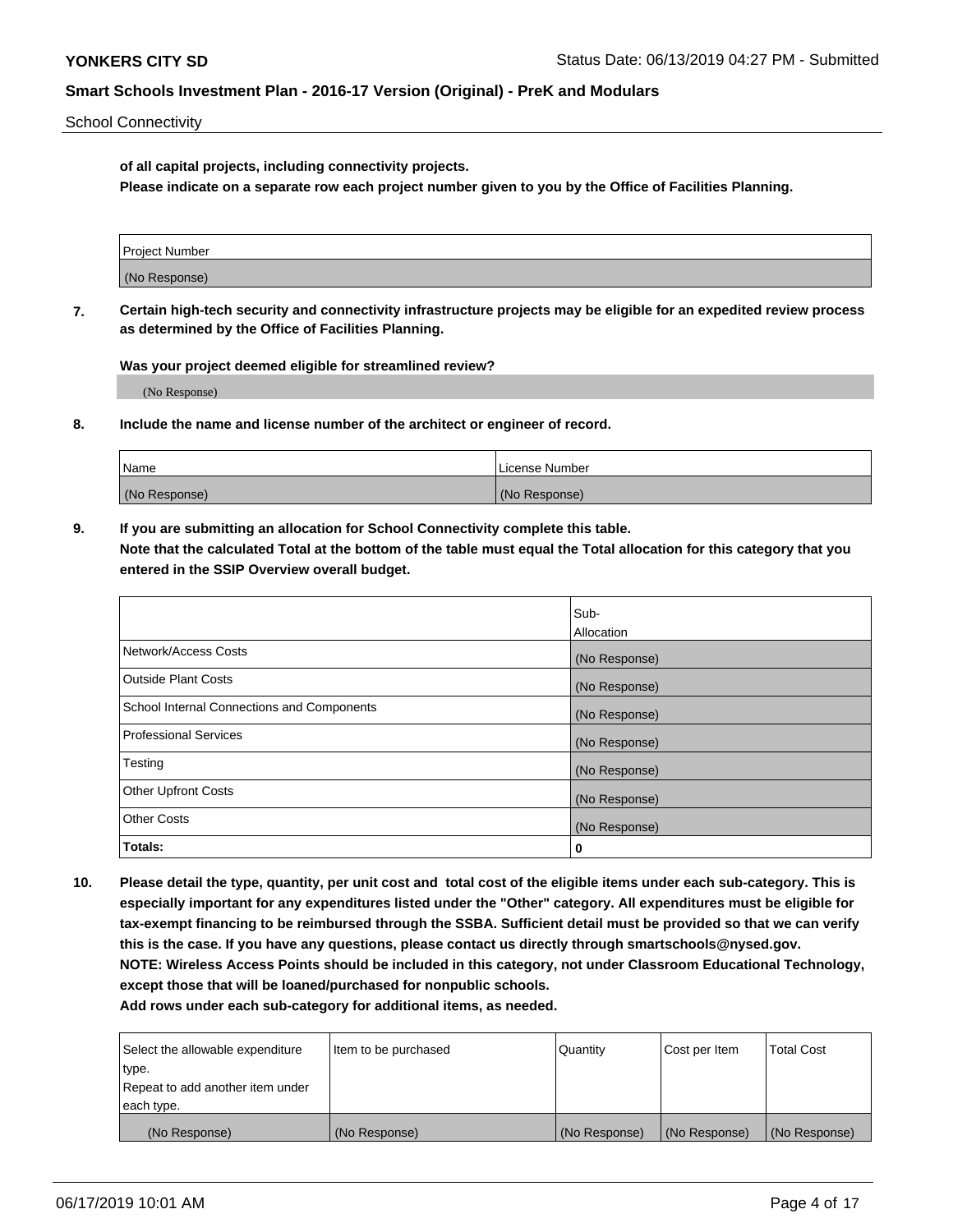Community Connectivity (Broadband and Wireless)

**1. Describe how you intend to use Smart Schools Bond Act funds for high-speed broadband and/or wireless connectivity projects in the community.**

(No Response)

**2. Please describe how the proposed project(s) will promote student achievement and increase student and/or staff access to the Internet in a manner that enhances student learning and/or instruction outside of the school day and/or school building.**

(No Response)

**3. Community connectivity projects must comply with all the necessary local building codes and regulations (building and related permits are not required prior to plan submission).**

 $\Box$  I certify that we will comply with all the necessary local building codes and regulations.

**4. Please describe the physical location of the proposed investment.**

(No Response)

**5. Please provide the initial list of partners participating in the Community Connectivity Broadband Project, along with their Federal Tax Identification (Employer Identification) number.**

| <b>Project Partners</b> | l Federal ID # |
|-------------------------|----------------|
| (No Response)           | (No Response)  |

**6. If you are submitting an allocation for Community Connectivity, complete this table.**

**Note that the calculated Total at the bottom of the table must equal the Total allocation for this category that you entered in the SSIP Overview overall budget.**

|                                    | Sub-Allocation |
|------------------------------------|----------------|
| Network/Access Costs               | (No Response)  |
| <b>Outside Plant Costs</b>         | (No Response)  |
| <b>Tower Costs</b>                 | (No Response)  |
| <b>Customer Premises Equipment</b> | (No Response)  |
| <b>Professional Services</b>       | (No Response)  |
| Testing                            | (No Response)  |
| <b>Other Upfront Costs</b>         | (No Response)  |
| <b>Other Costs</b>                 | (No Response)  |
| Totals:                            | 0              |

**7. Please detail the type, quantity, per unit cost and total cost of the eligible items under each sub-category. This is especially important for any expenditures listed under the "Other" category. All expenditures must be capital-bond eligible to be reimbursed through the SSBA. If you have any questions, please contact us directly through smartschools@nysed.gov.**

| Select the allowable expenditure | Item to be purchased | Quantity      | Cost per Item | <b>Total Cost</b> |
|----------------------------------|----------------------|---------------|---------------|-------------------|
| type.                            |                      |               |               |                   |
| Repeat to add another item under |                      |               |               |                   |
| each type.                       |                      |               |               |                   |
| (No Response)                    | (No Response)        | (No Response) | (No Response) | (No Response)     |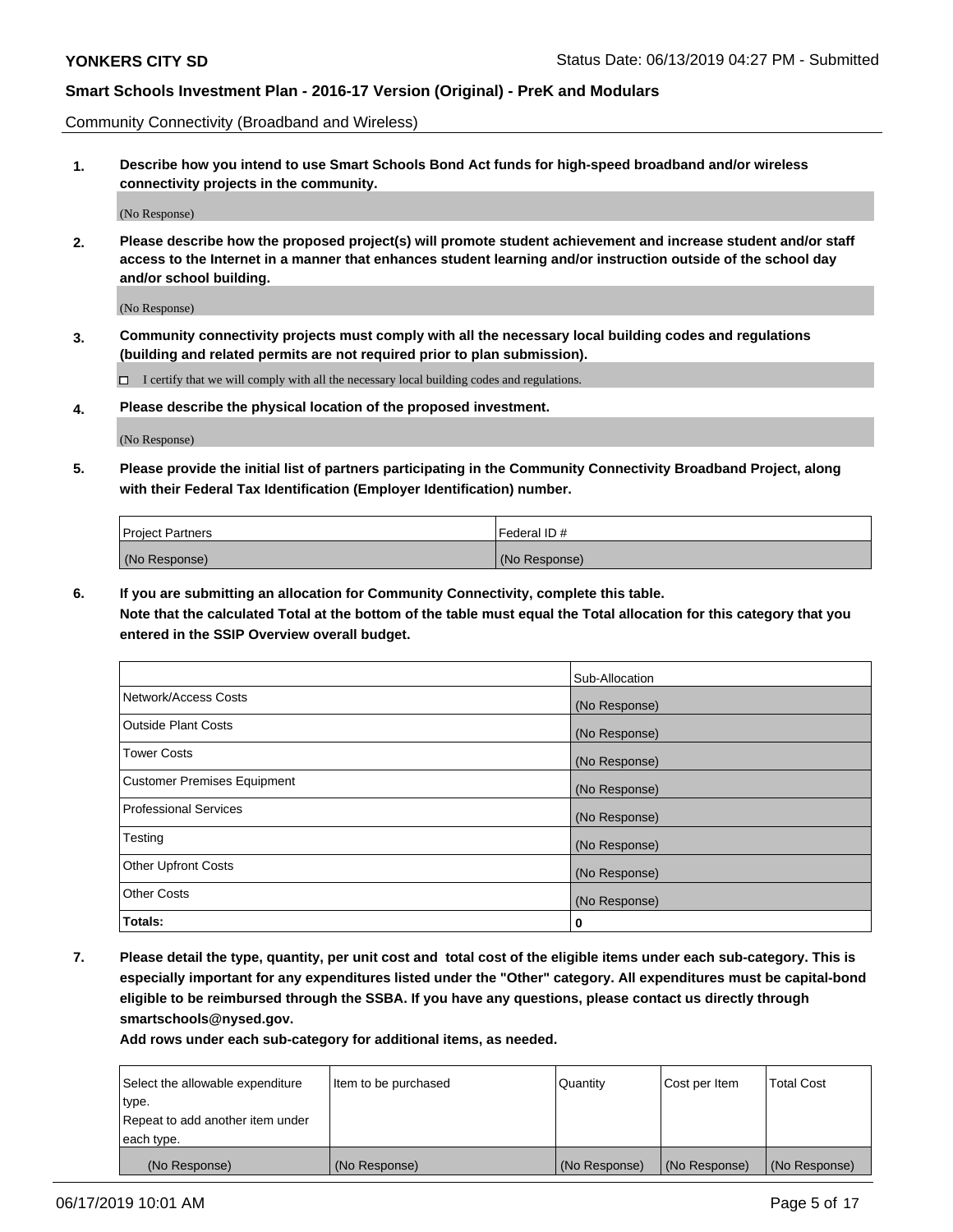### Classroom Learning Technology

**1. In order for students and faculty to receive the maximum benefit from the technology made available under the Smart Schools Bond Act, their school buildings must possess sufficient connectivity infrastructure to ensure that devices can be used during the school day. Smart Schools Investment Plans must demonstrate that sufficient infrastructure that meets the Federal Communications Commission's 100 Mbps per 1,000 students standard currently exists in the buildings where new devices will be deployed, or is a planned use of a portion of Smart Schools Bond Act funds, or is under development through another funding source. Smart Schools Bond Act funds used for technology infrastructure or classroom technology investments must increase the number of school buildings that meet or exceed the minimum speed standard of 100 Mbps per 1,000 students and staff within 12 months. This standard may be met on either a contracted 24/7 firm service or a**

**"burstable" capability. If the standard is met under the burstable criteria, it must be:**

**1. Specifically codified in a service contract with a provider, and**

**2. Guaranteed to be available to all students and devices as needed, particularly during periods of high demand, such as computer-based testing (CBT) periods.**

**Please describe how your district already meets or is planning to meet this standard within 12 months of plan submission.**

(No Response)

- **1a. If a district believes that it will be impossible to meet this standard within 12 months, it may apply for a waiver of this requirement, as described on the Smart Schools website. The waiver must be filed and approved by SED prior to submitting this survey.**
	- By checking this box, you are certifying that the school district has an approved waiver of this requirement on file with the New York State Education Department.

### **2. Connectivity Speed Calculator (Required)**

|                         | l Number of<br>Students | Multiply by<br>100 Kbps | to Convert to<br>Required<br>Speed in Mb | Divide by 1000 Current Speed Expected<br>lin Mb | Speed to be<br>Attained Within Required<br>12 Months | Expected Date<br>When<br>Speed Will be<br>Met |
|-------------------------|-------------------------|-------------------------|------------------------------------------|-------------------------------------------------|------------------------------------------------------|-----------------------------------------------|
| <b>Calculated Speed</b> | (No<br>Response)        | (No Response)           | (No<br>Response)                         | (No<br>Response)                                | (No<br>Response)                                     | (No<br>Response)                              |

**3. If the district wishes to have students and staff access the Internet from wireless devices within the school building, or in close proximity to it, it must first ensure that it has a robust Wi-Fi network in place that has sufficient bandwidth to meet user demand.**

**Please describe how you have quantified this demand and how you plan to meet this demand.**

(No Response)

**4. All New York State public school districts are required to complete and submit an Instructional Technology Plan survey to the New York State Education Department in compliance with Section 753 of the Education Law and per Part 100.12 of the Commissioner's Regulations.**

**Districts that include educational technology purchases as part of their Smart Schools Investment Plan must have a submitted and approved Instructional Technology Plan survey on file with the New York State Education Department.**

- $\Box$  By checking this box, you are certifying that the school district has an approved Instructional Technology Plan survey on file with the New York State Education Department.
- **5. Describe the devices you intend to purchase and their compatibility with existing or planned platforms or systems. Specifically address the adequacy of each facility's electrical, HVAC and other infrastructure necessary to install and support the operation of the planned technology.**

(No Response)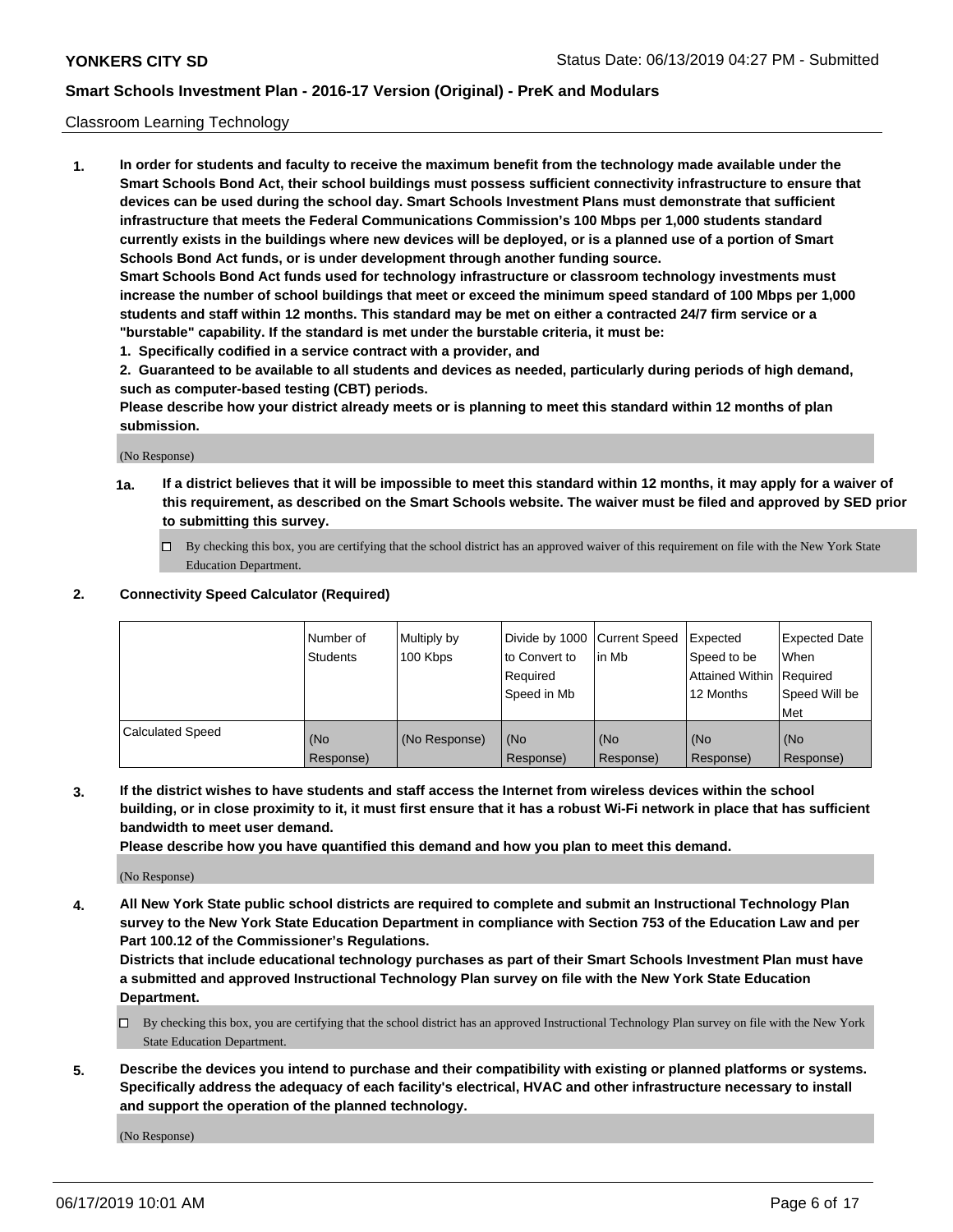### Classroom Learning Technology

- **6. Describe how the proposed technology purchases will:**
	- **> enhance differentiated instruction;**
	- **> expand student learning inside and outside the classroom;**
	- **> benefit students with disabilities and English language learners; and**
	- **> contribute to the reduction of other learning gaps that have been identified within the district.**

**The expectation is that districts will place a priority on addressing the needs of students who struggle to succeed in a rigorous curriculum. Responses in this section should specifically address this concern and align with the district's Instructional Technology Plan (in particular Question 2 of E. Curriculum and Instruction: "Does the district's instructional technology plan address the needs of students with disabilities to ensure equitable access to instruction, materials and assessments?" and Question 3 of the same section: "Does the district's instructional technology plan address the provision of assistive technology specifically for students with disabilities to ensure access to and participation in the general curriculum?"**

(No Response)

**7. Where appropriate, describe how the proposed technology purchases will enhance ongoing communication with parents and other stakeholders and help the district facilitate technology-based regional partnerships, including distance learning and other efforts.**

(No Response)

**8. Describe the district's plan to provide professional development to ensure that administrators, teachers and staff can employ the technology purchased to enhance instruction successfully.**

**Note: This response should be aligned and expanded upon in accordance with your district's response to Question 1 of F. Professional Development of your Instructional Technology Plan: "Please provide a summary of professional development offered to teachers and staff, for the time period covered by this plan, to support technology to enhance teaching and learning. Please include topics, audience and method of delivery within your summary."**

(No Response)

- **9. Districts must contact the SUNY/CUNY teacher preparation program that supplies the largest number of the district's new teachers to request advice on innovative uses and best practices at the intersection of pedagogy and educational technology.**
	- By checking this box, you certify that you have contacted the SUNY/CUNY teacher preparation program that supplies the largest number of your new teachers to request advice on these issues.
	- **9a. Please enter the name of the SUNY or CUNY Institution that you contacted.**

(No Response)

**9b. Enter the primary Institution phone number.**

(No Response)

**9c. Enter the name of the contact person with whom you consulted and/or will be collaborating with on innovative uses of technology and best practices.**

(No Response)

**10. A district whose Smart Schools Investment Plan proposes the purchase of technology devices and other hardware must account for nonpublic schools in the district.**

**Are there nonpublic schools within your school district?**

Yes

 $\square$  No

**11. Nonpublic Classroom Technology Loan Calculator**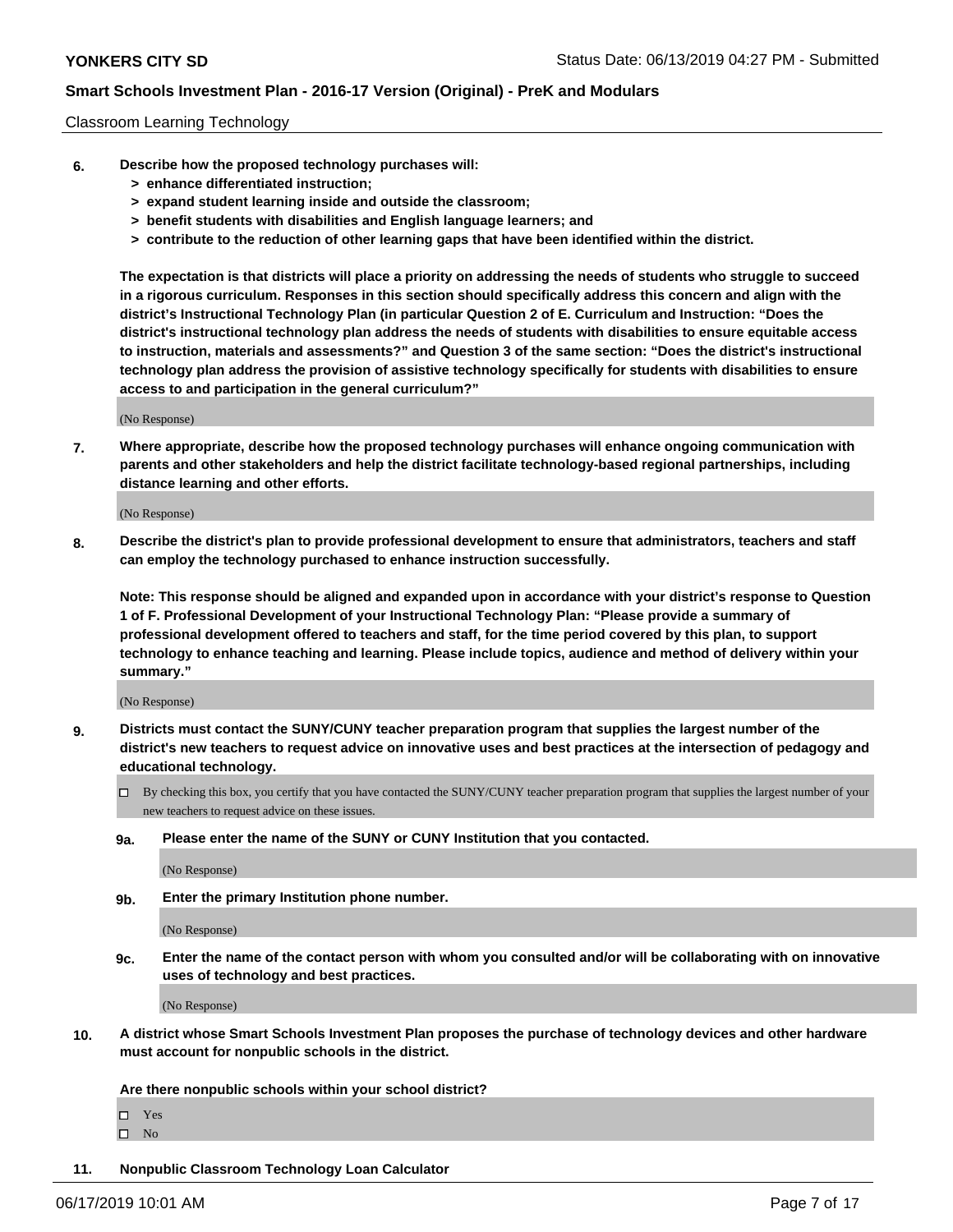### Classroom Learning Technology

**The Smart Schools Bond Act provides that any Classroom Learning Technology purchases made using Smart Schools funds shall be lent, upon request, to nonpublic schools in the district. However, no school district shall be required to loan technology in amounts greater than the total obtained and spent on technology pursuant to the Smart Schools Bond Act and the value of such loan may not exceed the total of \$250 multiplied by the nonpublic school enrollment in the base year at the time of enactment. See:**

**http://www.p12.nysed.gov/mgtserv/smart\_schools/docs/Smart\_Schools\_Bond\_Act\_Guidance\_04.27.15\_Final.pdf.**

|                                       | 1. Classroom<br>Technology<br>Sub-allocation | 2. Public<br>l Enrollment<br>(2014-15) | l 3. Nonpublic<br>l Enrollment<br>$(2014 - 15)$ | l 4. Sum of<br>l Public and<br>l Nonpublic<br>Enrollment                                      | 15. Total Per<br>Pupil Sub-<br>l allocation | l 6. Total<br>Nonpublic Loan<br>Amount |
|---------------------------------------|----------------------------------------------|----------------------------------------|-------------------------------------------------|-----------------------------------------------------------------------------------------------|---------------------------------------------|----------------------------------------|
| Calculated Nonpublic Loan<br>l Amount |                                              |                                        |                                                 | (No Response)   (No Response)   (No Response)   (No Response)   (No Response)   (No Response) |                                             |                                        |

**12. To ensure the sustainability of technology purchases made with Smart Schools funds, districts must demonstrate a long-term plan to maintain and replace technology purchases supported by Smart Schools Bond Act funds. This sustainability plan shall demonstrate a district's capacity to support recurring costs of use that are ineligible for Smart Schools Bond Act funding such as device maintenance, technical support, Internet and wireless fees, maintenance of hotspots, staff professional development, building maintenance and the replacement of incidental items. Further, such a sustainability plan shall include a long-term plan for the replacement of purchased devices and equipment at the end of their useful life with other funding sources.**

 $\Box$  By checking this box, you certify that the district has a sustainability plan as described above.

**13. Districts must ensure that devices purchased with Smart Schools Bond funds will be distributed, prepared for use, maintained and supported appropriately. Districts must maintain detailed device inventories in accordance with generally accepted accounting principles.**

By checking this box, you certify that the district has a distribution and inventory management plan and system in place.

**14. If you are submitting an allocation for Classroom Learning Technology complete this table. Note that the calculated Total at the bottom of the table must equal the Total allocation for this category that you entered in the SSIP Overview overall budget.**

|                         | Sub-Allocation |
|-------------------------|----------------|
| Interactive Whiteboards | (No Response)  |
| Computer Servers        | (No Response)  |
| Desktop Computers       | (No Response)  |
| Laptop Computers        | (No Response)  |
| <b>Tablet Computers</b> | (No Response)  |
| <b>Other Costs</b>      | (No Response)  |
| Totals:                 | 0              |

**15. Please detail the type, quantity, per unit cost and total cost of the eligible items under each sub-category. This is especially important for any expenditures listed under the "Other" category. All expenditures must be capital-bond eligible to be reimbursed through the SSBA. If you have any questions, please contact us directly through smartschools@nysed.gov.**

**Please specify in the "Item to be Purchased" field which specific expenditures and items are planned to meet the district's nonpublic loan requirement, if applicable.**

**NOTE: Wireless Access Points that will be loaned/purchased for nonpublic schools should ONLY be included in this category, not under School Connectivity, where public school districts would list them.**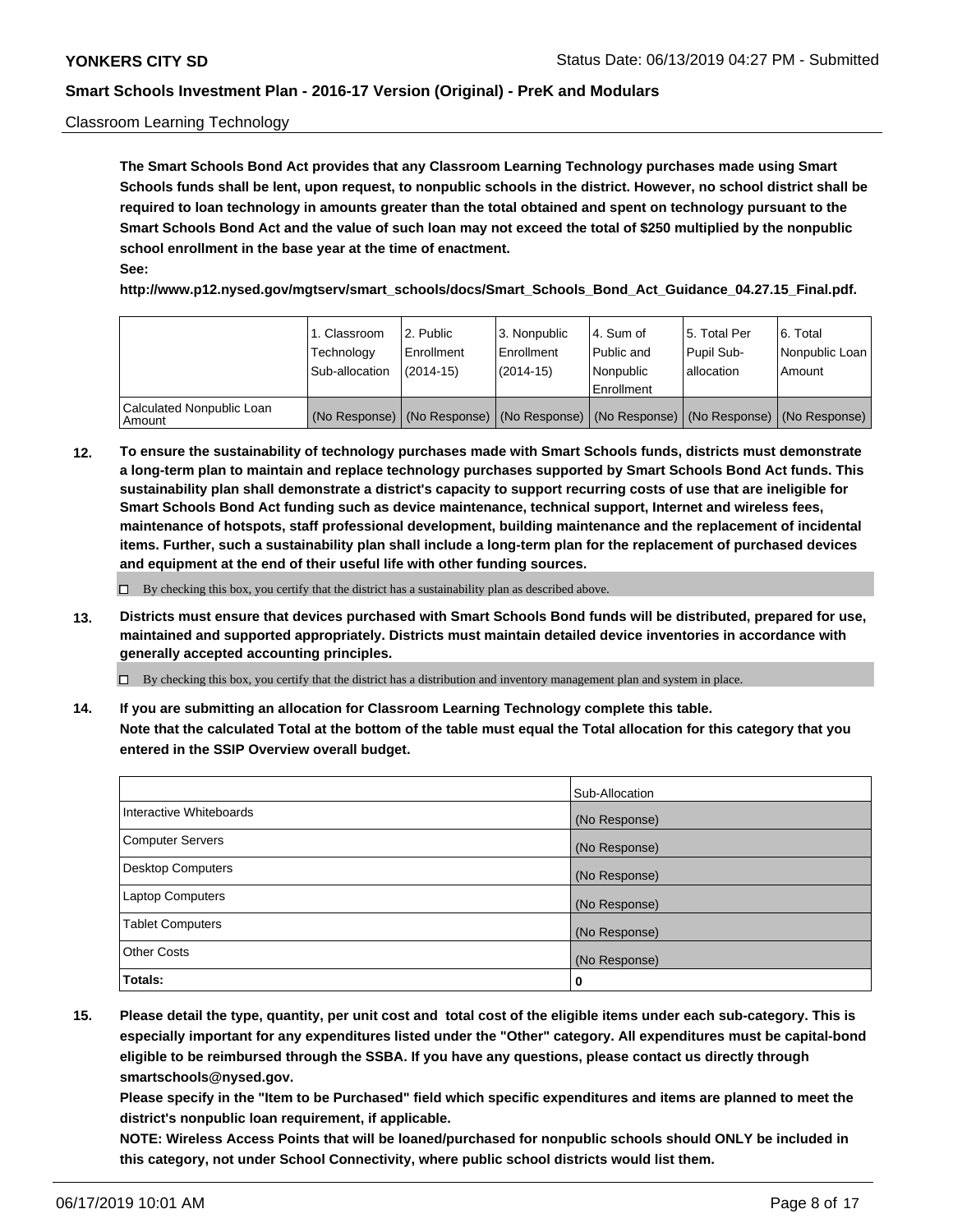Classroom Learning Technology

| Select the allowable expenditure | Iltem to be Purchased | Quantity      | Cost per Item | <b>Total Cost</b> |
|----------------------------------|-----------------------|---------------|---------------|-------------------|
| type.                            |                       |               |               |                   |
| Repeat to add another item under |                       |               |               |                   |
| each type.                       |                       |               |               |                   |
| (No Response)                    | (No Response)         | (No Response) | (No Response) | (No Response)     |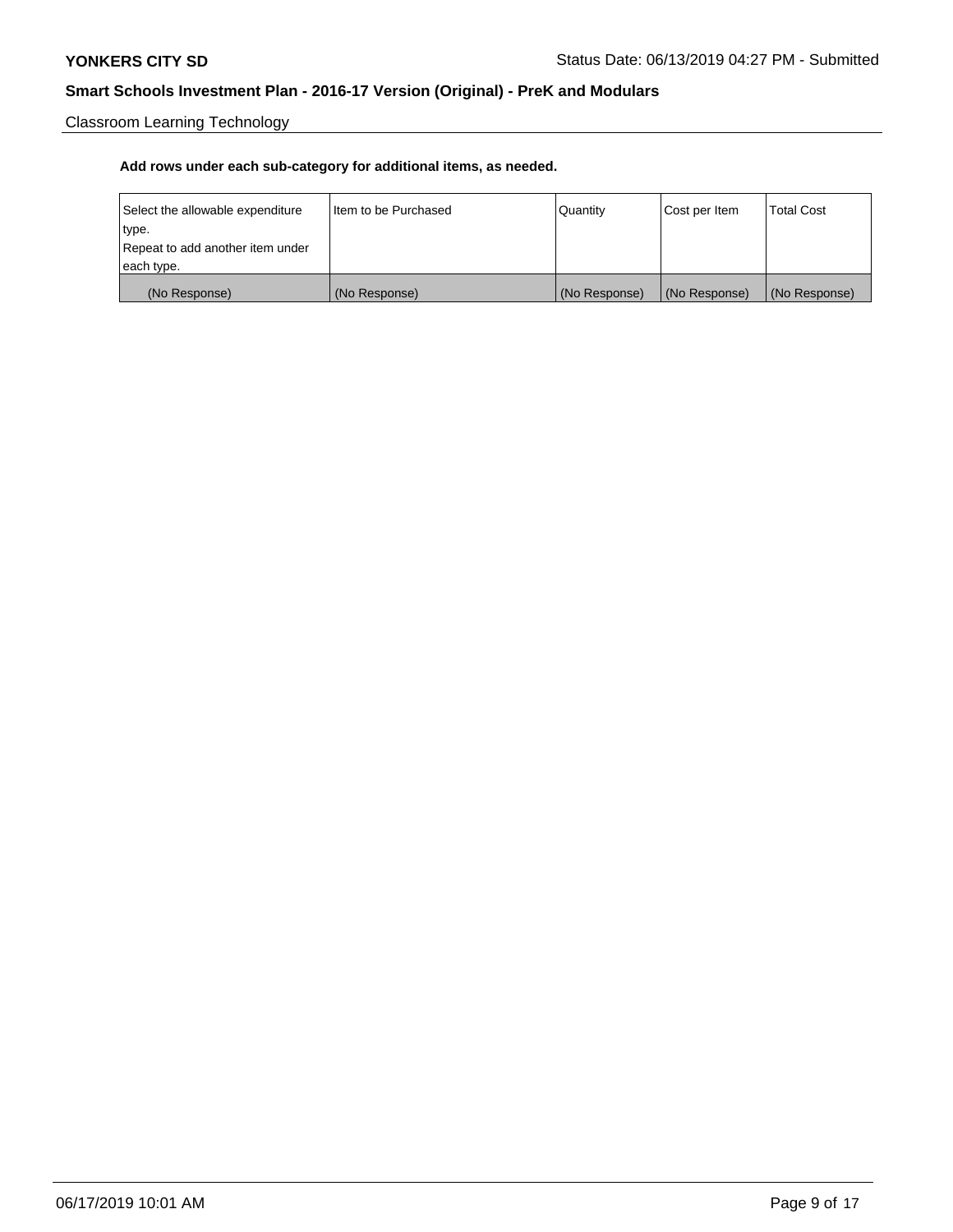### Pre-Kindergarten Classrooms

## **1. Provide information regarding how and where the district is currently serving pre-kindergarten students and justify the need for additional space with enrollment projections over 3 years.**

The Yonkers Public Schools (YPS) consists of 39 schools and roughly 26,500 students. The average school building needs \$14 million in corrective capital work and is 76 years old. The SED mandated 2015 Building Condition Survey determined that the total cost to bring the YPS into satisfactory condition is \$567 million. The YPS is comprised of 47 occupied school buildings including 5 standalone transportable classroom buildings that have been in use for 18 years.

Yonkers Public Schools (YPS) is a national leader with a long successful history in providing high quality prekindergarten (Pre-K) education and is dedicated to creating a foundation for success and excellence that begins with early childhood!

YPS provides full day Pre-K in each of its 32 elementary schools including the Montessori, Bilingual and Gifted & Talented schools. Pre-K enrollment stands at over 1,300 with another 193 students served in partnership with community based organizations. Pre-K students are being instructed in 78 "prekindergarten" classrooms. Though properly staffed with one certificated teacher and up to two aides roughly 60% of these Pre-K rooms do not comply with SED space, sanitation and/or siting requirements. It is proposed herein that SSBA funds be used to help correct this. There is a current need for roughly 40 full size Pre-K classrooms in the district to adequately accommodate the current Pre-k populations. There are 78 classrooms being used for Pre-K classes. 60% (46) of them are not meeting SED requirements. It is our intent to create 46 new compliant classrooms for Pre-K use, over the course of time, to replace the deficient classrooms which will be repurposed to help fill the need for standard classrooms. We are not adding another 46 Pre-K classrooms to the 78 existing.

### **Existing Student Capacity**

Capacity studies performed in 2010 and again in 2016 indicate that the District has a functional student capacity of roughly 22,143 students. However, the current enrollment is over 26,500 students; a shortage of 4,384 seats. Roughly 3,500 of these are in the PreK-8 grades. The elementary schools are working at 129% capacity and the High Schools about 110% of capacity.

The overcrowding in the lower grades has forced the District to convert common spaces such as libraries, art, music and computer rooms into teaching spaces. There are 31 elementary school buildings in the YPS, 8 of them do not have a library, 14 have no art room, 17 have no music room and 19 do not have computer rooms.

#### **Enrollment Projections: 3 years 2018 to 2021**

A 10 year demographic study by Dr. Richard S. Gripp, Ed.D, for Statistical Forecasting LLC, was published in August 2016 and indicates that the District enrollment is expected to grow by over 500 students in the next three years leading to a shortage of almost 5,000 seats! The study shows that over the next three years Pre-k -6 levels will drop by 1.8% or roughly 280 students while the over-all population will grow by 1.5% or 415 students.  *"The Yonkers Public Schools have 4,428 more children than its schools buildings were designed to hold, according to a December (2015) head count*

*by the district. The population of 26,736 is expected to grow. The Yonkers Public Schools are so crowded that it would take about eight new pre-K-toeighth grade schools to accommodate the children now being crammed into any possible space."* Lohud.com May 24, 2016

The YPS intends to use the SSBA and local bond funds to enhance (standardize) existing Pre-K rooms and/or build new Pre-K rooms in existing spaces or in building additions. It is planned that SSBA be used to build 6 new Pre-K rooms in two schools: School 28 Kahlil Gibran and School 30.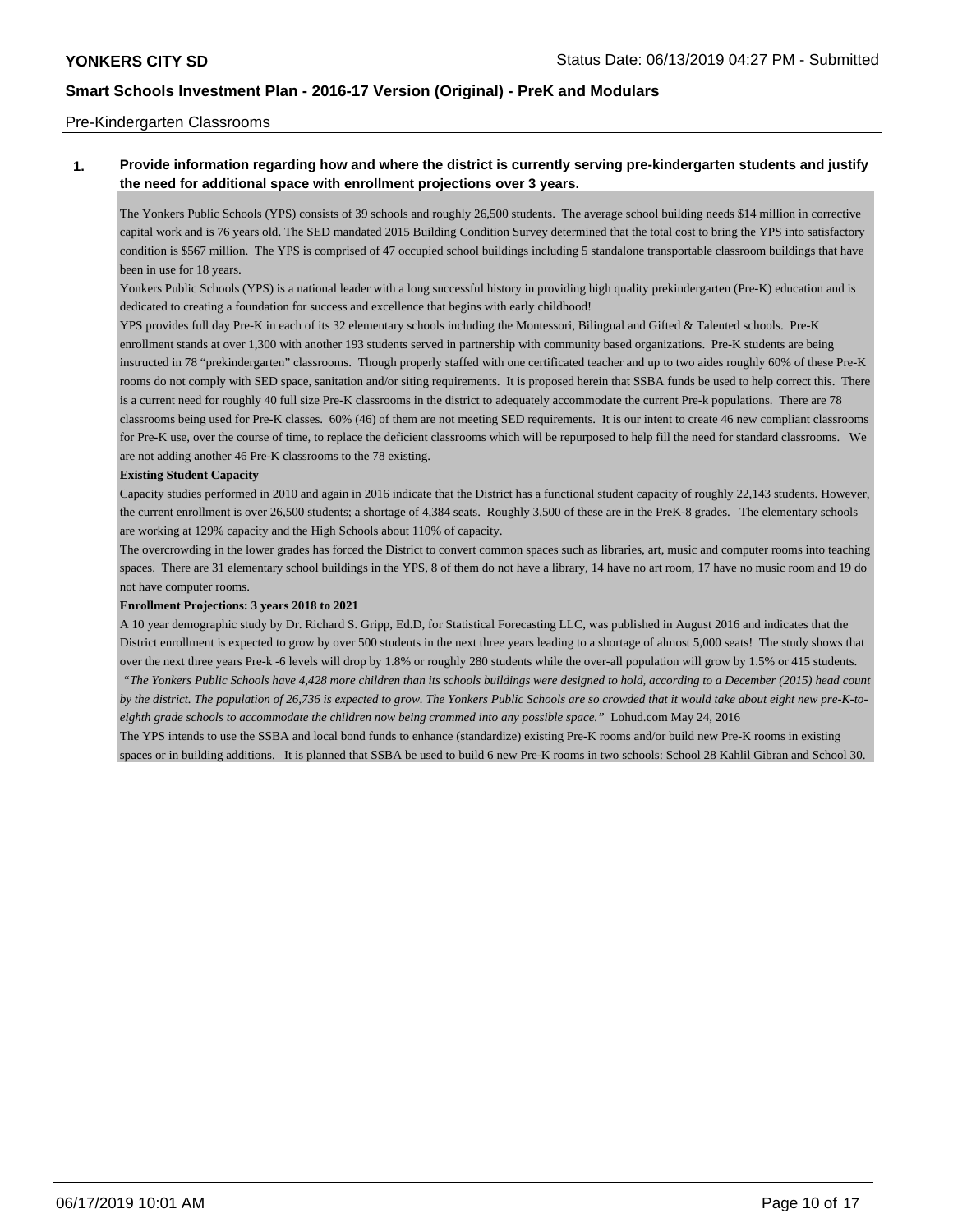### Pre-Kindergarten Classrooms

**2. Describe the district's plan to construct, enhance or modernize education facilities to accommodate prekindergarten programs. Such plans must include:**

**- Specific descriptions of what the district intends to do to each space;**

- **An affirmation that pre-kindergarten classrooms will contain a minimum of 900 square feet per classroom;**
- **The number of classrooms involved;**
- **The approximate construction costs per classroom; and**

**- Confirmation that the space is district-owned or has a long-term lease that exceeds the probable useful life of the improvements.**

The YPS intends to use the SSBA and local capital bond funds to build 6 completely new Pre-K rooms in new building additions at two Kahlil Gibran School 28 (Gibran) and School 30. This work is in accord with the District's long range plan "Yonkers Educational Facilities Plan".

### **a. Specific descriptions of what the District intends to do to each space;**

Plans, specifications and estimates are available for each of the following projects:

Gibran will be expanded by constructing a new two story addition that will ultimately provide an additional 13 classrooms three of which will be new Pre-K classrooms.

School 30 will be expanded by constructing a new two story addition that will ultimately provide an additional 6 classrooms three of which will be new Pre-K classrooms.

Every new Pre-K room will meet all SED Pre-K classroom design requirements including but not limited to a 900 square foot classroom space, toilet room with sink, electronic learning technology, lighting, fenestration, egress, access, fire safety, energy efficiency, siting (one level access) and communications.

Other improvements to the existing buildings to be done as part of these projects but not included for SSBA funding includes high tech security systems, site work, miscellaneous interior upgrades and may include roofing, windows and doors which will be funded through local capital bond funds.

#### **b. An affirmation that Pre-K classrooms will contain a minimum of 900 square feet per classroom;**

Every new Pre-K room will meet all SED Pre-K classroom design requirements including but not limited to a 900 square foot classroom space. Certification letter from the Superintendent dated June 4, 2018 is attached.

#### c. **The number of classrooms involved;**

At this point the District intends to create a total of six (6) brand new, completely compliant state of the art Pre-K classrooms. Three in each project

### **d. The approximate costs per classroom; and**

The total projected capital cost is roughly \$1,000,000 per classroom.

**e. Confirmation that the space is District owned or has long-term lease that exceeds the probably useful life of the improvements,**

The work is being done solely in schools that are owned by the YPS. Their continued use by future generations is expected and borne out by the YPS long range Educational Facilities Plan and the complimentary City of Yonkers "Rebuild Yonkers Schools" program.

**3. Smart Schools Bond Act funds may only be used for capital construction costs. Describe the type and amount of additional funds that will be required to support ineligible ongoing costs (e.g. instruction, supplies) associated with any additional pre-kindergarten classrooms that the district plans to add.**

These 6 Pre-K classrooms will be supplemental to the existing classroom stock and therefore will require adjustments to the operating budgets to cover the cost of added full time employees, utilities, insurances, equipment and materials. In rough numbers based on the adopted budget for FY 2017-18 and corresponding enrollment eight additional classes will require general fund expenditures of \$3.8 million per year to operate.

**4. All plans and specifications for the erection, repair, enlargement or remodeling of school buildings in any public school district in the State must be reviewed and approved by the Commissioner. Districts that plan capital projects using their Smart Schools Bond Act funds will undergo a Preliminary Review Process by the Office of Facilities Planning.**

**Please indicate on a separate row each project number given to you by the Office of Facilities Planning.**

| Project Number        |  |
|-----------------------|--|
| 66-23-00-01-0-028-007 |  |
| 66-23-00-01-0-030-006 |  |
|                       |  |

**5. If you have made an allocation for Pre-Kindergarten Classrooms, complete this table.**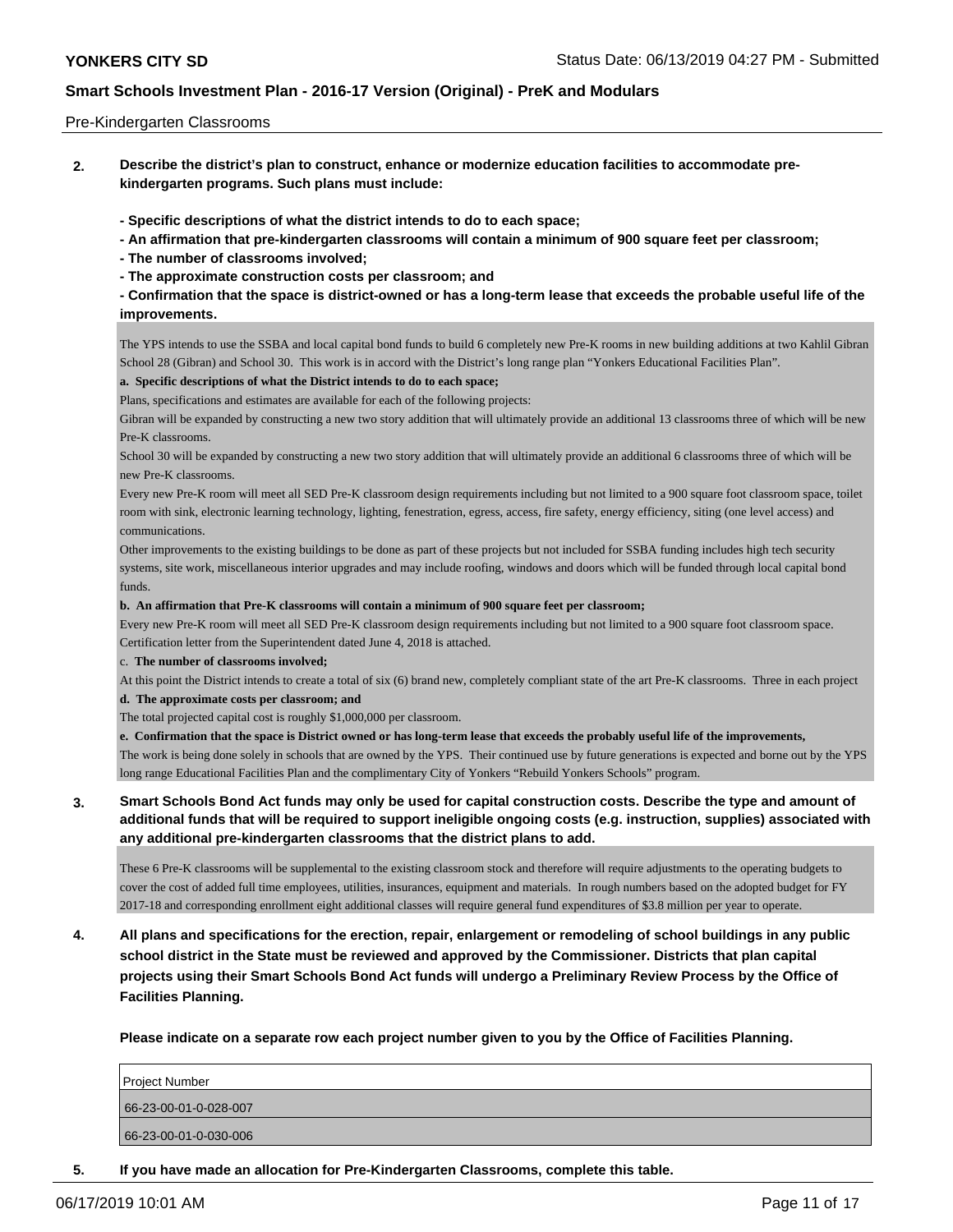### Pre-Kindergarten Classrooms

**Note that the calculated Total at the bottom of the table must equal the Total allocation for this category that you entered in the SSIP Overview overall budget.**

|                                          | Sub-Allocation |
|------------------------------------------|----------------|
| Construct Pre-K Classrooms               | 4,302,981      |
| Enhance/Modernize Educational Facilities | $\Omega$       |
| <b>Other Costs</b>                       | 1,697,019      |
| Totals:                                  | 6,000,000      |

**6. Please detail the type, quantity, per unit cost and total cost of the eligible items under each sub-category. This is especially important for any expenditures listed under the "Other" category. All expenditures must be capital-bond eligible to be reimbursed through the SSBA. If you have any questions, please contact us directly through smartschools@nysed.gov.**

| Select the allowable expenditure<br>type. | Item to be purchased                     | Quantity | Cost per Item | <b>Total Cost</b> |
|-------------------------------------------|------------------------------------------|----------|---------------|-------------------|
| Repeat to add another item under          |                                          |          |               |                   |
| each type.                                |                                          |          |               |                   |
| <b>Construct Pre-K Classrooms</b>         | <b>General Construction - Demolition</b> | 1.00     | 9.000         | 9.000             |
| <b>Construct Pre-K Classrooms</b>         | <b>General Construction - Site</b>       | 1.00     | 204,920       | 204,920           |
| <b>Construct Pre-K Classrooms</b>         | <b>General Construction - Building</b>   | 1.00     | 3,294,053     | 3,294,053         |
| <b>Construct Pre-K Classrooms</b>         | <b>Electric Work</b>                     | 1.00     | 207,307       | 207,307           |
| <b>Construct Pre-K Classrooms</b>         | <b>HVAC Work</b>                         | 1.00     | 103,123       | 103,123           |
| <b>Construct Pre-K Classrooms</b>         | <b>Plumbing Work</b>                     | 1.00     | 122,199       | 122,199           |
| <b>Construct Pre-K Classrooms</b>         | Data, Security                           | 1.00     | 243,529       | 243,529           |
| <b>Construct Pre-K Classrooms</b>         | Fit-out-Furnishings                      | 1.00     | 118,850       | 118,850           |
| <b>Other Costs</b>                        | Incidentals                              | 1.00     | 61,477        | 61,477            |
| <b>Other Costs</b>                        | Contingencies                            | 1.00     | 310,482       | 310,482           |
| <b>Other Costs</b>                        | A/E Design Fees                          | 1.00     | 468,100       | 468,100           |
| <b>Other Costs</b>                        | <b>Construction Management</b>           | 1.00     | 455,020       | 455,020           |
| <b>Other Costs</b>                        | Legal, Contingencies                     | 1.00     | 401,940       | 401,940           |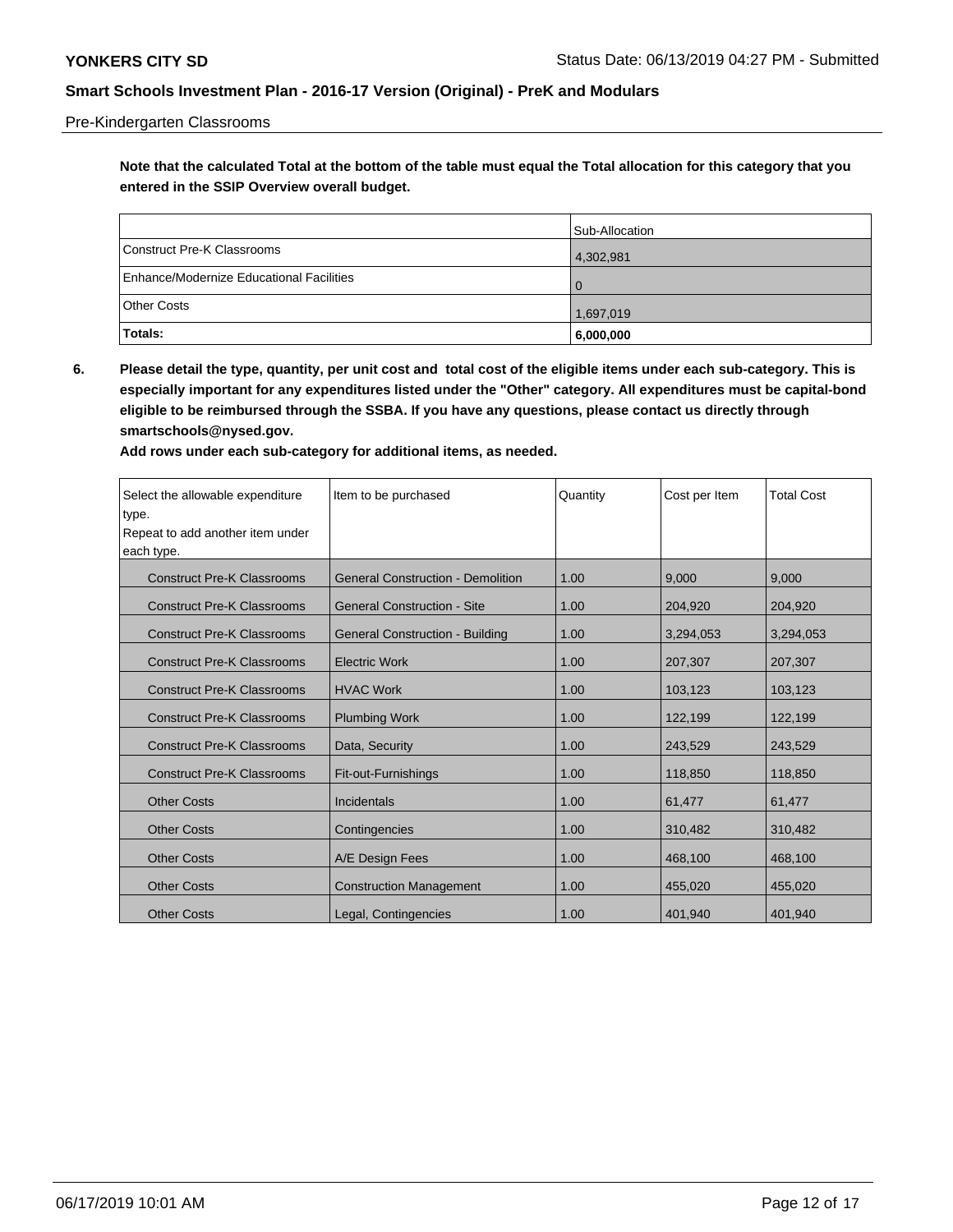### Replace Transportable Classrooms

## **1. Describe the district's plan to construct, enhance or modernize education facilities to provide high-quality instructional space by replacing transportable classrooms.**

The YPS intends to use the SSBA and local bond funds to replace 4 existing transportable classrooms by building additions at two schools; Kahlil Gibran School 28 (Gibran) and School 30.

(These two schools are also being submitted for SSBA consideration for the construction of new Pre-K space.)

Sudden enrollment growth in the late 90's prompted the District to furnish and install an additional 26 classrooms at 8 different elementary schools using modular construction techniques. The units installed at 4 of these schools provided 10 new classrooms but are light wood framed, temporary structures separated from the main buildings (i.e. "transportables"). They were installed in 2000 and all of them are in need of major rehabilitations or a more cost effect replacement with permanent additions to the main buildings.

It is proposed to allocate SSBA funding to replace the temporary units at Kahlil Gibran School 28 and at School 30 with new building additions. Please note that these two buildings are also candidates for SSBA funding to enhance school facilities to provide Pre-K spaces. This work is in accord with the District's long range plan "Yonkers Educational Facilities Plan".

At Kahlil Gibran School 28 the two deteriorating units will be directly replaced one to one with brand new 21 Century classrooms as part of a 13 classroom addition to the original building. The units will be demolished and the space made available as a passive play area for Pre-K students. At School 30 the two deteriorating units will be directly replaced one to one with brand new 21 Century classrooms as part of a 6 classroom addition to the original building. The transportable units will be demolished and the space made available as a passive play area for Pre-K students.

**2. All plans and specifications for the erection, repair, enlargement or remodeling of school buildings in any public school district in the State must be reviewed and approved by the Commissioner. Districts that plan capital projects using their Smart Schools Bond Act funds will undergo a Preliminary Review Process by the Office of Facilities Planning.**

**Please indicate on a separate row each project number given to you by the Office of Facilities Planning.**

| <b>Project Number</b> |  |
|-----------------------|--|
| 66-23-00-01-0-028-007 |  |
| 66-23-00-01-0-030-006 |  |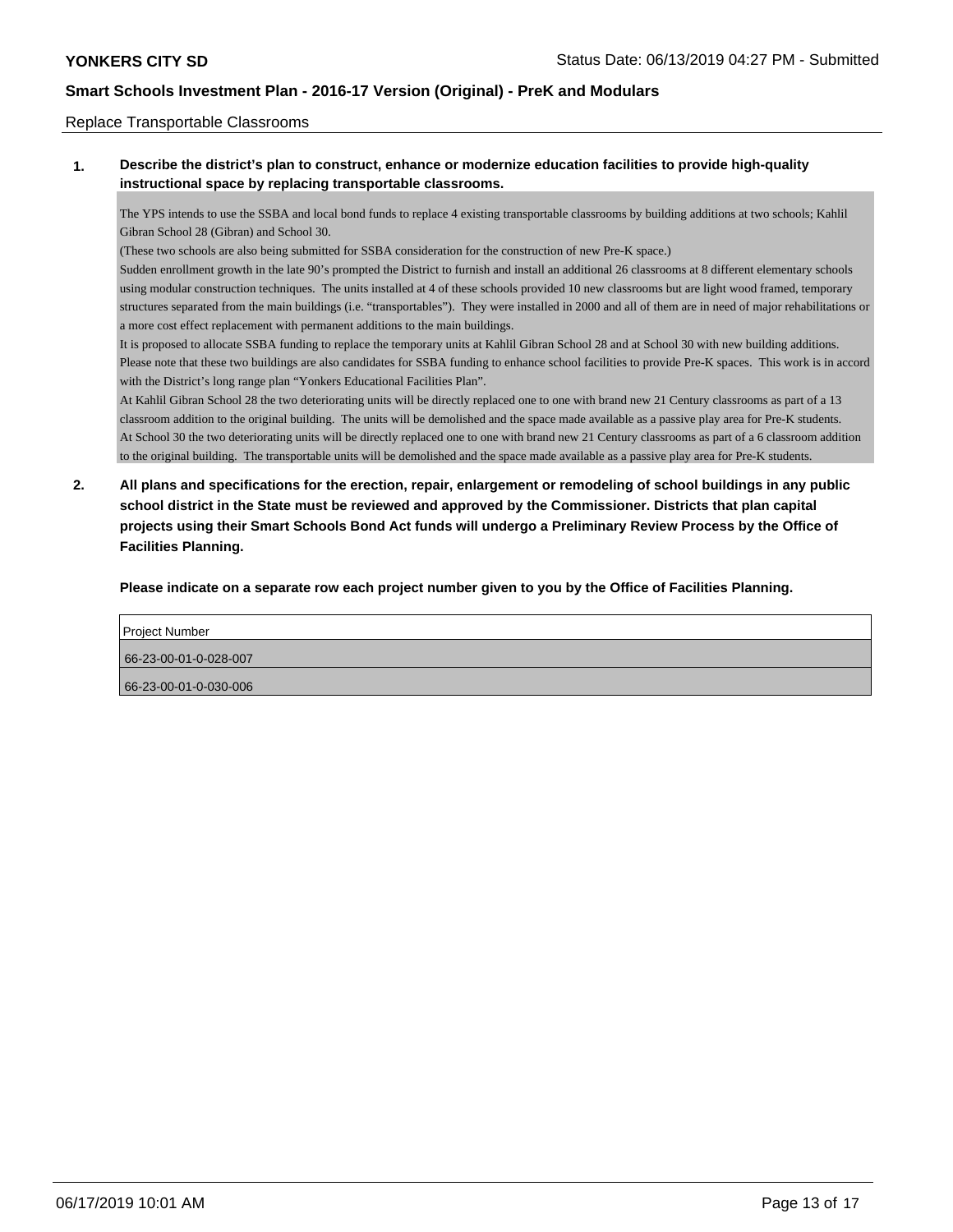### Replace Transportable Classrooms

**3. For large projects that seek to blend Smart Schools Bond Act dollars with other funds, please note that Smart Schools Bond Act funds can be allocated on a pro rata basis depending on the number of new classrooms built that directly replace transportable classroom units.**

## **If a district seeks to blend Smart Schools Bond Act dollars with other funds describe below what other funds are being used and what portion of the money will be Smart Schools Bond Act funds.**

The work at both schools will be funded by a blending of local capital bond funds and the SSBA funds.

The SSBA portion for the replacement of the modulars will be determined by on a pro-rata basis by direct costs for the demolition of the modular buildings and on a cost per square foot basis for the new replacement classrooms.

**At Kahlil Gibran School 28** - the intention is to construct a new 13 classroom wing. Two of these classrooms will replace those in the (to be) demolished transportable building. The total project cost of the new wing and other improvements to the existing building is anticipated to be roughly \$19 million.

The cost of the new 13 classroom wing is anticipated to be \$12.3 million including the demolition and replacement of the two transportable classrooms. SSBA share for replacing the transportable classrooms is 2/13 of the \$12.3 million or roughly \$2.0 million including the demolition. This is less than original ask of \$2.25 million as presented in the Supplemental Investment Plan to the Board and the Public January 2017. On April 19, 2017, via Resolution 17.2 the Board of Education has authorized the expenditure of \$647,689.00 in bonded capital for the SSIP application and design (substantially compled) of the project and another \$15,352,311.00 in future capital bond sales to complete the project. The SSBA amount to be provided is subject to this application.

**At School 30 -** the intention is to construct a new 6 classroom wing. Two of these classrooms will replace those in the (to be) demolished transportable building. The total project cost of the new wing and other improvements to the existing building is anticipated to be roughly \$10 million.

The cost of the new 6 classroom wing anticipated to be roughly \$6.5 million. The portion of that will be SSBA funded for replacing the modulars classrooms is 2/6 times \$6.5 million or roughly \$2.2 including the cost of the demolition. This is less than the \$2.25 million as presented in the Supplemental Investment Plan to the Board and the Public January 2017.

On April 18, 2018, via Resolution 20.17 the Board of Education has authorized the expenditure of \$317,600.00 in bonded capital for the SSIP application and design (substantially completed) of the project and another \$6,682,400.00 in future capital bond sales to complete the project. The SSBA amount to be provided is subject to this application.

# **4. If you have made an allocation for Replace Transportable Classrooms, complete this table. Note that the calculated Total at the bottom of the table must equal the Total allocation for this category that you entered in the SSIP Overview overall budget.**

|                                                | Sub-Allocation |
|------------------------------------------------|----------------|
| Construct New Instructional Space              |                |
| Enhance/Modernize Existing Instructional Space | 3,025,517      |
| <b>Other Costs</b>                             | 1,174,483      |
| Totals:                                        | 4,200,000      |

**5. Please detail the type, quantity, per unit cost and total cost of the eligible items under each sub-category. This is especially important for any expenditures listed under the "Other" category. All expenditures must be capital-bond eligible to be reimbursed through the SSBA. If you have any questions, please contact us directly through smartschools@nysed.gov.**

| Select the allowable expenditure    | Item to be purchased                     | Quantity | Cost per Item | <b>Total Cost</b> |
|-------------------------------------|------------------------------------------|----------|---------------|-------------------|
| type.                               |                                          |          |               |                   |
| Repeat to add another item under    |                                          |          |               |                   |
| each type.                          |                                          |          |               |                   |
| <b>Enhance/Modernize Facilities</b> | <b>General Construction - Demolition</b> | 1.00     | 193,610       | 193,610           |
| <b>Enhance/Modernize Facilities</b> | <b>General Construction - Site</b>       | 1.00     | 135,770       | 135,770           |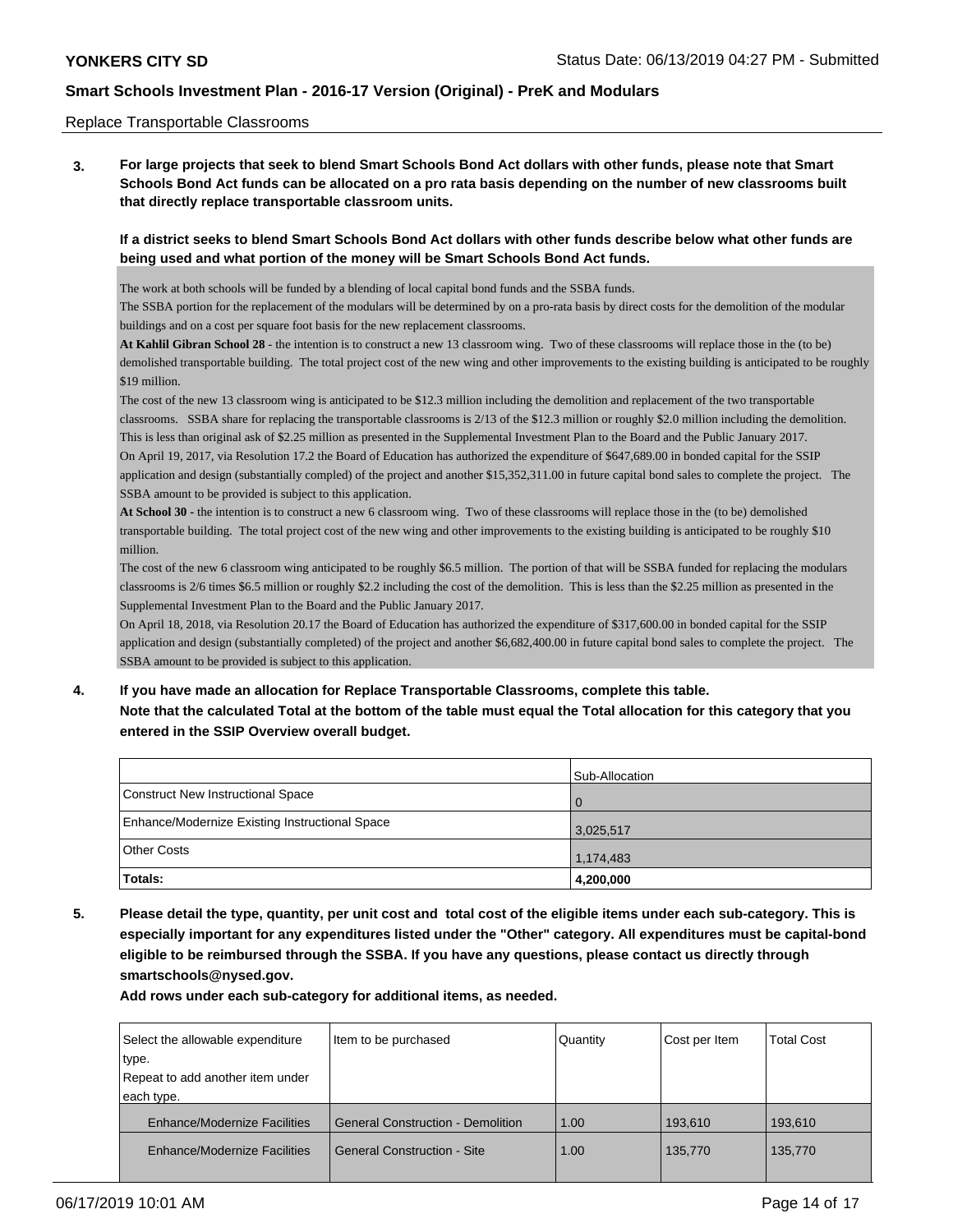Replace Transportable Classrooms

| Select the allowable expenditure    | Item to be purchased                   | Quantity | Cost per Item | <b>Total Cost</b> |
|-------------------------------------|----------------------------------------|----------|---------------|-------------------|
| type.                               |                                        |          |               |                   |
| Repeat to add another item under    |                                        |          |               |                   |
| each type.                          |                                        |          |               |                   |
|                                     |                                        |          |               |                   |
| <b>Enhance/Modernize Facilities</b> | <b>General Construction - Building</b> | 1.00     | 2,167,571     | 2,167,571         |
|                                     |                                        |          |               |                   |
| <b>Enhance/Modernize Facilities</b> | <b>Electric Work</b>                   | 1.00     | 137,539       | 137,539           |
| <b>Enhance/Modernize Facilities</b> | <b>HVAC Work</b>                       | 1.00     | 68,195        | 68,195            |
|                                     |                                        |          |               |                   |
| <b>Enhance/Modernize Facilities</b> | <b>Plumbing Work</b>                   | 1.00     | 81,399        | 81,399            |
| <b>Enhance/Modernize Facilities</b> |                                        | 1.00     |               |                   |
|                                     | Data, Security                         |          | 162,808       | 162,808           |
| <b>Enhance/Modernize Facilities</b> | Fit-out-Furnishings                    | 1.00     | 78,625        | 78,625            |
|                                     |                                        |          |               |                   |
| <b>Other Costs</b>                  | Incidentals                            | 1.00     | 40,835        | 40,835            |
|                                     |                                        |          |               |                   |
| <b>Other Costs</b>                  | Contingencies                          | 1.00     | 255,878       | 255,878           |
| <b>Other Costs</b>                  | A/E Design Fees                        | 1.00     | 310,050       | 310,050           |
|                                     |                                        |          |               |                   |
| <b>Other Costs</b>                  | <b>Construction Management</b>         | 1.00     | 301,270       | 301,270           |
|                                     |                                        |          |               |                   |
| <b>Other Costs</b>                  | Legal, Contingencies                   | 1.00     | 266,450       | 266,450           |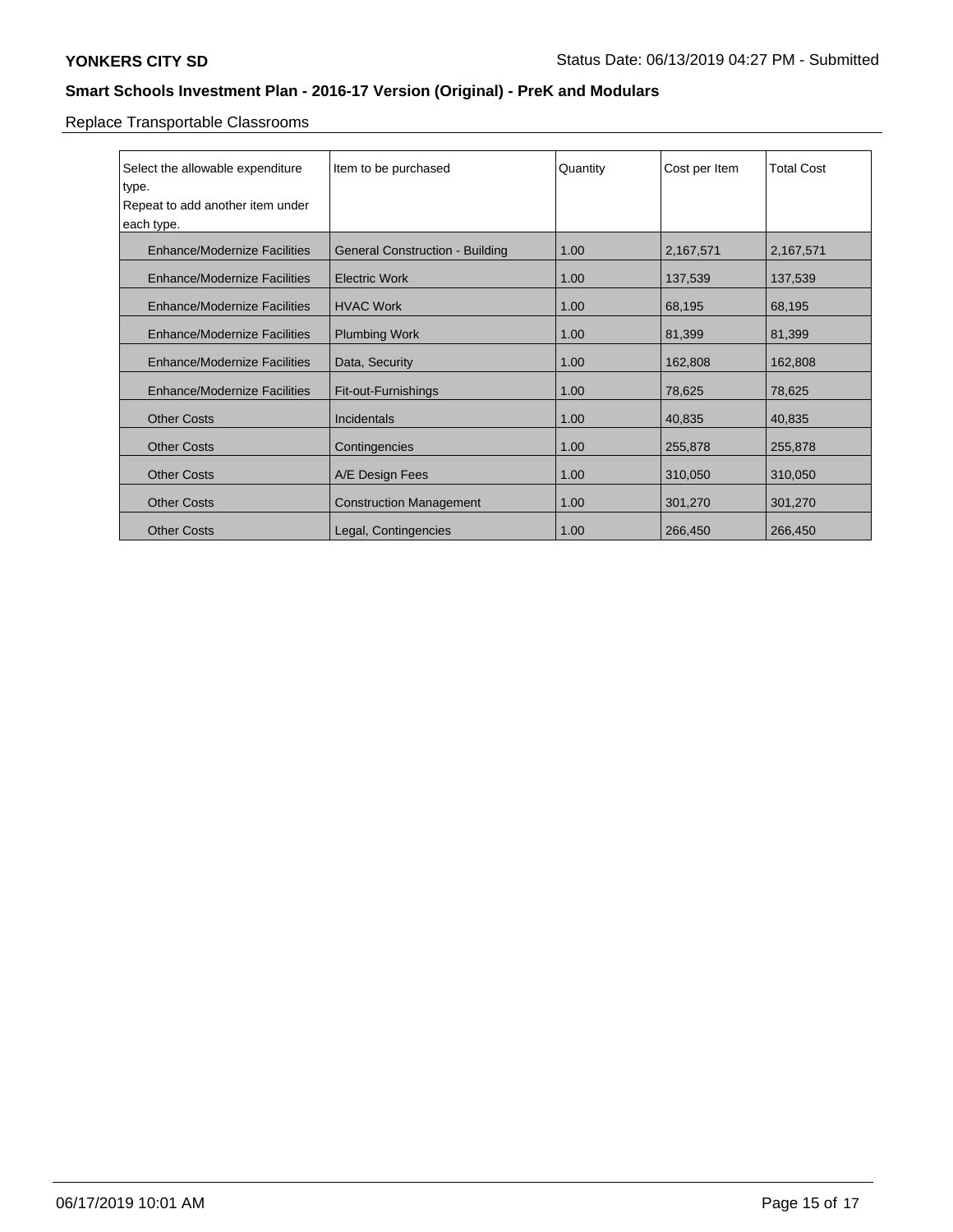High-Tech Security Features

**1. Describe how you intend to use Smart Schools Bond Act funds to install high-tech security features in school buildings and on school campuses.**

(No Response)

**2. All plans and specifications for the erection, repair, enlargement or remodeling of school buildings in any public school district in the State must be reviewed and approved by the Commissioner. Districts that plan capital projects using their Smart Schools Bond Act funds will undergo a Preliminary Review Process by the Office of Facilities Planning.** 

**Please indicate on a separate row each project number given to you by the Office of Facilities Planning.**

| <b>Project Number</b> |  |
|-----------------------|--|
| (No Response)         |  |

- **3. Was your project deemed eligible for streamlined Review?**
	- Yes
	- $\square$  No
- **4. Include the name and license number of the architect or engineer of record.**

| <b>Name</b>   | License Number |
|---------------|----------------|
| (No Response) | (No Response)  |

**5. If you have made an allocation for High-Tech Security Features, complete this table.**

**Note that the calculated Total at the bottom of the table must equal the Total allocation for this category that you entered in the SSIP Overview overall budget.**

|                                                      | Sub-Allocation |
|------------------------------------------------------|----------------|
| Capital-Intensive Security Project (Standard Review) | (No Response)  |
| <b>Electronic Security System</b>                    | (No Response)  |
| <b>Entry Control System</b>                          | (No Response)  |
| Approved Door Hardening Project                      | (No Response)  |
| <b>Other Costs</b>                                   | (No Response)  |
| Totals:                                              | 0              |

**6. Please detail the type, quantity, per unit cost and total cost of the eligible items under each sub-category. This is especially important for any expenditures listed under the "Other" category. All expenditures must be capital-bond eligible to be reimbursed through the SSBA. If you have any questions, please contact us directly through smartschools@nysed.gov.**

| Select the allowable expenditure | Item to be purchased | l Quantitv    | Cost per Item | <b>Total Cost</b> |
|----------------------------------|----------------------|---------------|---------------|-------------------|
| type.                            |                      |               |               |                   |
| Repeat to add another item under |                      |               |               |                   |
| each type.                       |                      |               |               |                   |
| (No Response)                    | (No Response)        | (No Response) | (No Response) | (No Response)     |